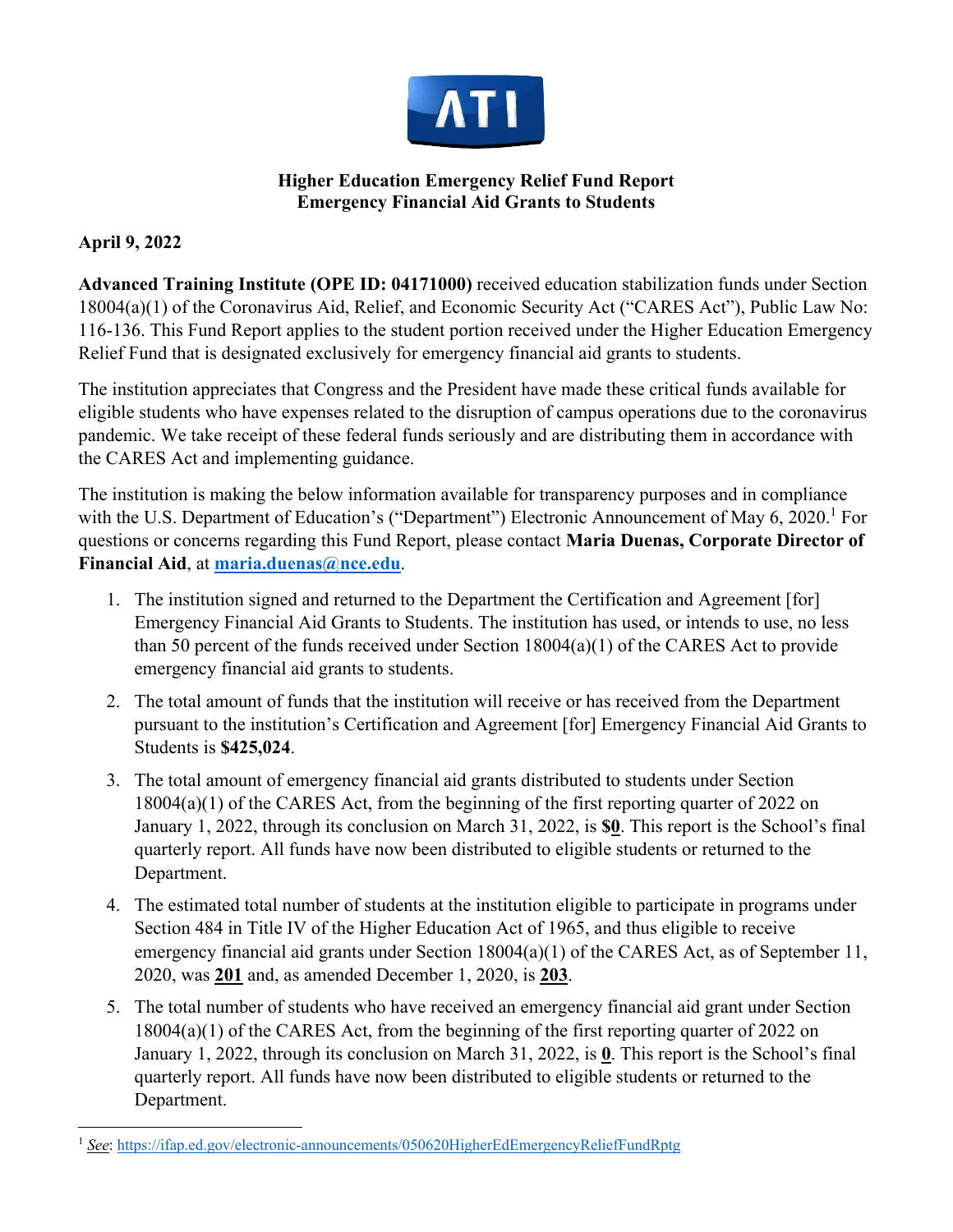- 6. The methods used by the institution to determine which students receive emergency financial aid grants and how much they would receive under Section 18004(a)(1) of the CARES Act are provided in this document as **Attachment A**.
- 7. Any instructions, directions, or guidance provided by the institution to students concerning the emergency financial aid grants are provided in the following documents:
	- **Notice of HEERF Emergency Financial Aid Grants for Students**, available on the website at: https://atitraining.edu/wp-content/uploads/2020/09/ATI-Notice-of-HEERF-Emergency-Financial-Aid-Grants-for-Students-09.09.2020.pdf
	- **HEERF Frequently Asked Questions**, available on the website at: https://atitraining.edu/wp-content/uploads/2020/09/ATI-HEERF-FAQ-09.09.2020.pdf
	- **HEERF Grant Application**, available on the website at: https://atitraining.edu/wpcontent/uploads/2020/09/ATI-HEERF-Grant-Application-Rev-09.09.2020.pdf